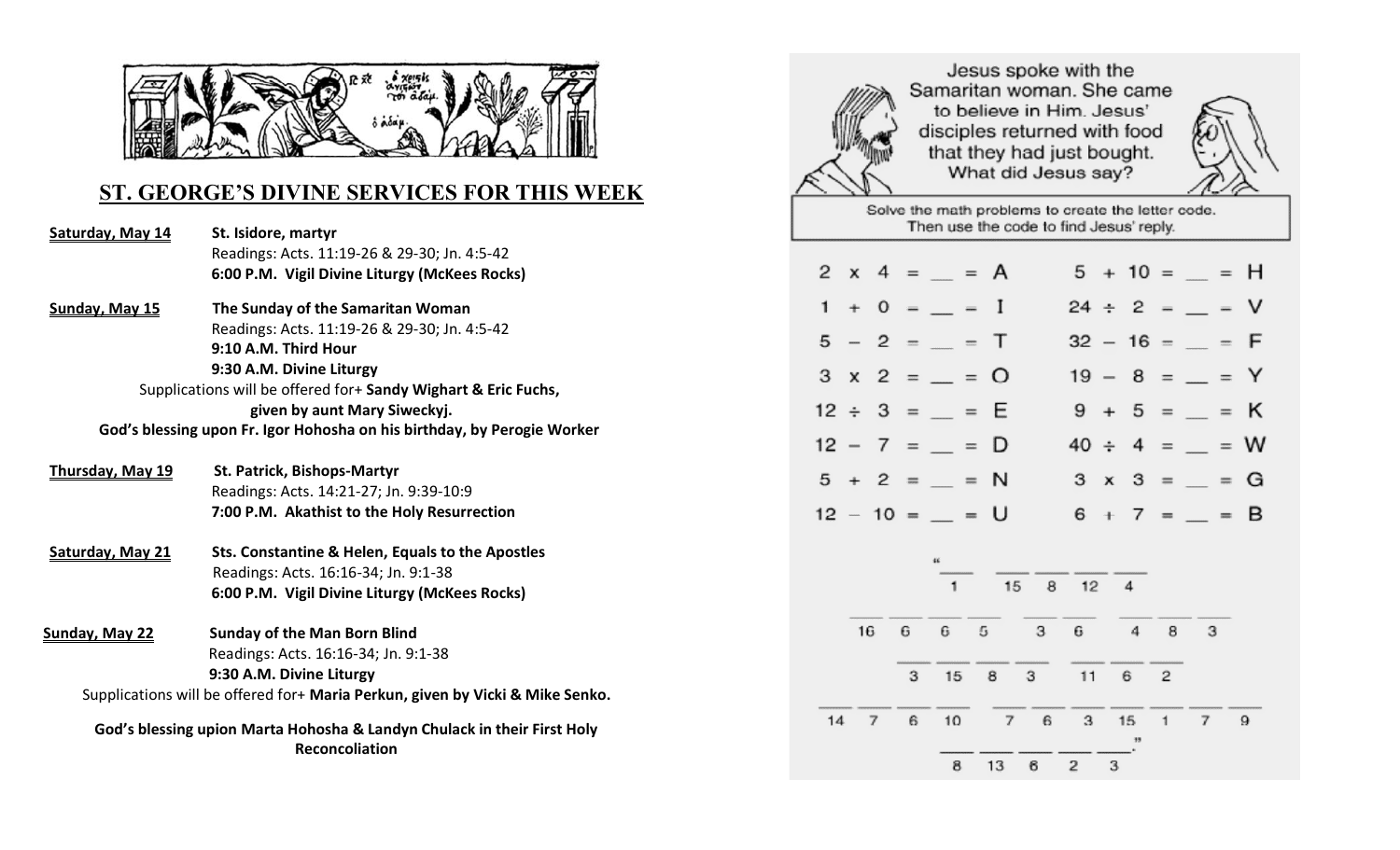#### *Sunday of the Samaritan Woman*



 Not only did our Lord Jesus Christ teach large crowds - for example, at the Sermon on the Mount - but he also spent time with individuals, in one-on-one situations. The Gospel for this Sunday, the account of the Woman at the Well, the Samaritan Woman, is one example of this, and a very interesting one it is. Our Lord knows what is in everyone's heart, He knew what was in the Samaritan woman's heart, and He also knows our

own hearts and our weaknesses. He knows us well and can help us, only we must not fall prey to despondency. Tradition holds it that the Samaritan woman, who was called Photina, was persecuted during Nero's reign in approximately 66 A.D. for spreading Christianity, and died a martyr's death by being thrown into a well. Despite leading a sinful life, the Samaritan Photina had a sincere desire to know the true faith, and the Lord did not overlook her desire. In other words, she was not lukewarm in faith as is, unfortunately, the overwhelming majority of contemporary mankind. The Lord accepted the sinful Samaritan woman, but did not approve of the scribes and the Pharisees, despite the fact that outwardly their life may have appeared more righteous.

 Today's Gospel reading teaches us to approach all spiritual issues in our life from within: to pay scant attention to externals, for the internal has more value than the external. And whenever we are faced with the question of whether we are acting correctly in such-and-such a case, we should look upon it from within the heart: if the answer is "yes" – then thanks be to God, and if the answer is "no" – then we must try to change ourselves.

## *FATHER'S DAY*

#### *Please light a candle in honor/memory of the following*

|           | Living | Deceased |  |  |  |  |  |
|-----------|--------|----------|--|--|--|--|--|
|           | Living | Deceased |  |  |  |  |  |
| Given By: |        |          |  |  |  |  |  |

*Please print each name and circle the correct notation. Red candles will be used for the deceased, White for the Living. Donation for each candle is \$3.00.*

#### **\* DEADLINE TO ORDER THESE CANDLES: THURSDAY, JUNE 15, 2022\***



# *May 15, 2022*

Fifth Sunday after Pascha - Sunday of the Samaritan Woman. Octoechos Tone 4. Our Venerable Father Pachomius the Great (346)

*Changeable Part: Pages 14-15 In the Booklet of Changeable Parts (Small white book)*

# *Announcements:*

#### **Today: Samaritan Woman**

The Fifth Sunday after the Feast of Holy Pascha is observed as the Sunday of the Samaritan Woman. The day commemorates the encounter of Christ with the Samaritan woman at Jacob's well. The Biblical story of this event and the dialog between Christ and the woman is found in the Gospel of Saint John 4:5-42.

#### **Memorial Day**

On Monday, May 30st, we will celebrate Memorial Day in our country. On this day the Blessing of graves will take place in our parish. At 10:00 a.m. a Panikhida Service followed by the Blessing of graves will take place at Highwood Cemetery. At 10:45 a.m. a Panikhida Service followed by the Blessing of graves will take place at Union Dale Cemetery. Graves in other cemeteries will be blessed by request and appointment.